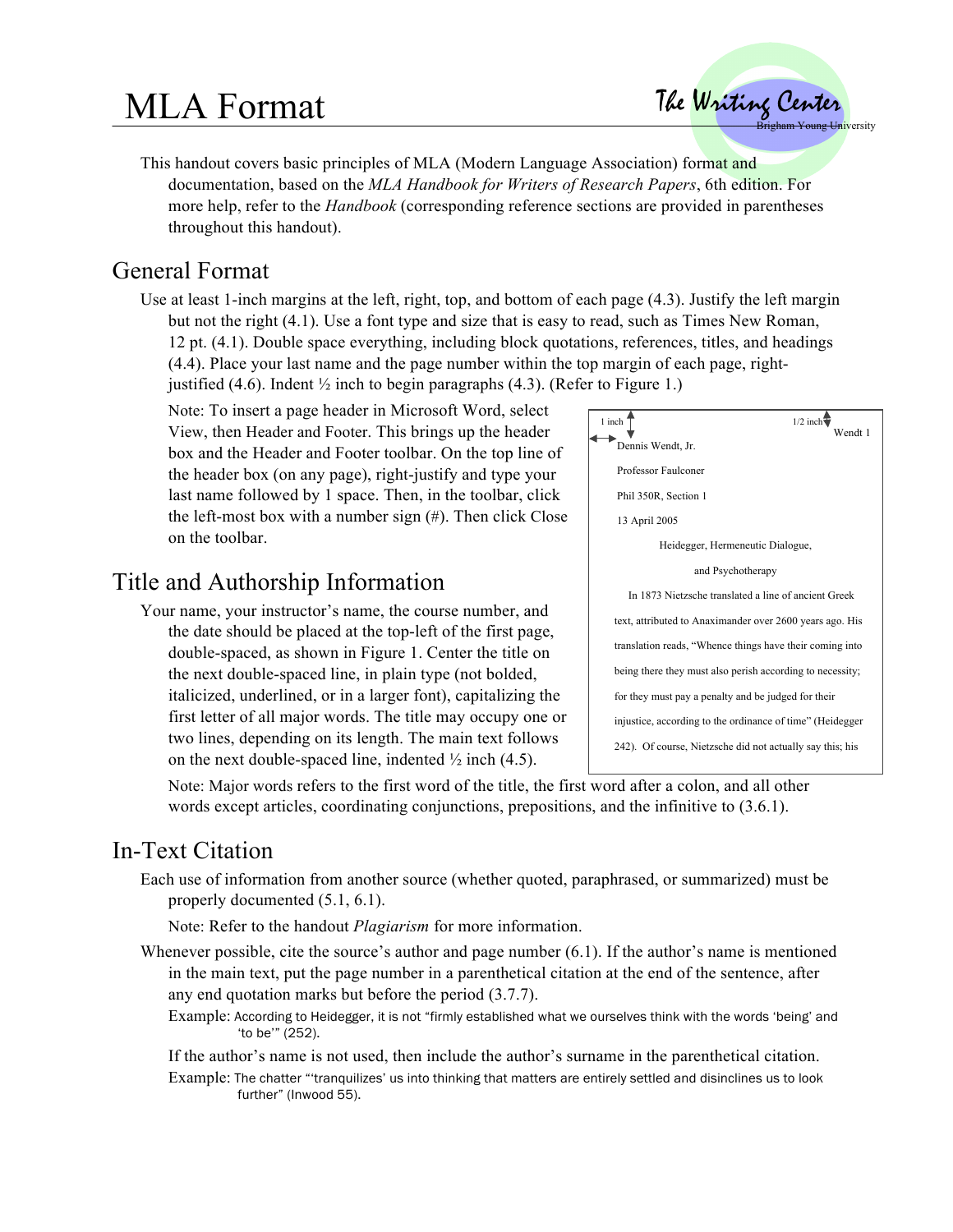Parenthetical citations vary according to the source, as shown in the examples below. (For each, items need to be cited in parenthetical references only if they are not mentioned in the text.)

2-3 authors: List names in the order they are listed in the source (6.2).

(Westen and Smith 204-24) or (Jones, Callin, and Rundel 14)

4 or more authors: Either list all names or list only the first author's name followed by et. al. Whatever you choose, it should match the works cited entry (5.6.4, 6.2).

(Walken et. al 1131-42).

No author listed: List the first 1-2 words of the title. If the source is an article or chapter, use double quotations; if it is a book, underline (6.4.4).

("Cancer Therapy" A6) or (Depression 24-68)

Multiple sources by same author: When using more than one source by the same author, you must use the titles (see "No author listed," above) so the reader knows which source you are citing  $(6.4.6):$ 

(Heidegger, "Anaximander's" 19)

Indirect sources: When using a quotation or paraphrase that is a quotation in another source, insert qtd. in (6.4.7).

(qtd. in James 34)

2 or more sources in a single reference: Separate 2 or more sources supporting a single claim with semicolons  $(6.4.9)$ .

(Inwood 55; Heidegger 252; Piper 12)

### Page numbers

Page numbers are required for citations of quoted material,

as well as summarized or paraphrased ideas from a specific place in a source  $(6.4.2)$ . If referring to an entire work, or a work without page numbers, then page numbers are not needed—in this case it is preferable to have the author information directly in the text, meaning no parenthetical reference is needed (6.4.1). In some cases, it may be more appropriate to cite a chapter or section number, like ch. 2 (6.2).

Note: For classical poetry, plays, or religious works, "omit page numbers altogether and cite by division (act, scene, canto, book, part) and line," separating each with a period (6.4.8).

```
Examples: book 12, line 2 = 12.2act 3, scene 1, line 44 = 3.1.44
```
Revelation, chapter 22, verse 3 = Rev. 22.3

For Heidegger, however, technological advancement is not the problem; the problem is that we forget to ask the question of being (Pattison 69). The problem with challenging forth, with seeing things as mere resources, is not that it allows for more efficient means to desired ends, but that it tempts us to be satisfied with the chatter's presumption of finality concerning what things really are. Heidegger warns us to "not allow ourselves to be mesmerized by technology itself and its success" because such can keep us from seeing that it is "an essentially limiting, one-sided, and one-track way of approaching the world" (58, 71).

Note: first citation include the word line or lines, like lines 5-7. For subsequent citation, only the number is necessary.

For many electronic sources, page numbers are not available, but paragraph numbers are provided (6.4.2). If this is the case, then list by paragraph number: par. 5 or pars. 2-3. If paragraph numbers are not available, then list the section heading, if applicable, like (Conclusion). When using a reference number or heading other than a page number, separate the reference from the author's surname with a comma, as in (Jones, ch. 4) or (Parsons, Conclusion).

#### Wendt 8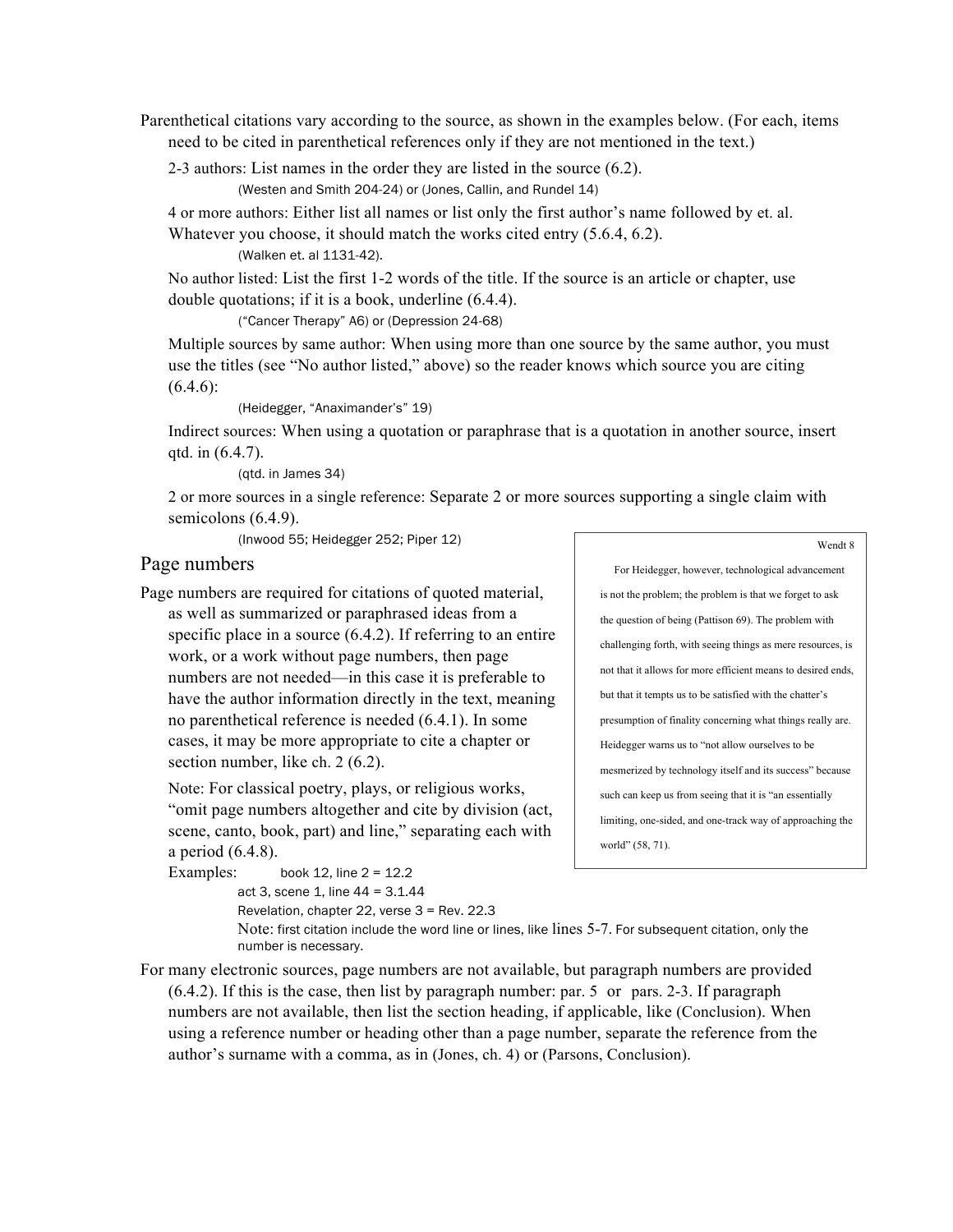### **Quoting**

Quote passages exactly as they appear in the original text, using double quotation marks  $(4)$  (3.7.1); however, here are some exceptions.

If additions must be made for clarification, place them in square brackets (3.7.2, 3.7.6). Example: "According to [Jim]"

If words or phrases must be omitted for clarity, use ellipses (3.7.5)

Example: "Within the next five years . . . new renovations must be made"

When underlining or italicizing certain words for emphasis include the words "emphasis added"  $(3.3.3., 3.7.6).$ 

Example: "it is a value system" (Hall 32, emphasis added)

If a quote is longer than 4 lines, format it as a block quotation (3.7.2). A block quotation starts on a new line, the entire quotation being indented 1 inch from the left margin, double-spaced, and without quotation marks. The parenthetical citation is placed one space *after* end punctuation.

When quoting multiple lines of poetry, separate lines with a slash  $(3.7.3)$ . Example: "A morning run / In solitude"

### Works Cited List

Every cited source must be documented in the works cited list (5.3). Begin the list on a new page. Label Works Cited on the top line, centered. List references in alphabetical order, double spaced, in hanging indention format (all but the first line of each entry are indented  $\frac{1}{2}$  inch from left margin), as shown in Figure 3 (5.4-5.5).

Note: When 2 or more entries have the exact same author, substitute three hyphens followed by a period (---.) for the author's name on all but the first entry, alphabetizing by title (5.6.3). When 2 or more entries have the same first author, alphabetize according to the last name of the second author (5.5). In addition, when alphabetizing, ignore articles *A*, *An*, or *The* at the beginning of titles with an unknown author (5.5).

### Jensen 13 Works Cited Davis, Martha and Janet, ed. Body Movement and Nonverbal Communication. Bloomington: Indiana UP, 1982. Fast, Julius. Body Language. New York: Evans, 970. Hall, Edward. The Hidden Dimension. New York: Doubleday, 1966. Maines, David. "Tactile Relationships in the Subways as Affected by Racial, Sexual, and Crowded Seating Settings." Journal of Environmental Psychology 2 (1977): 100-8.

### Works Cited List Entries

For reference list entries, list the author's name first, followed by the title. Other needed information varies, depending on the source. Examples for common types of sources are shown below, along with basic guidelines. For more help, refer to the *Handbook* (ch. 5).

Note: For one author, list the surname first, as in *Shelley, Mary* (5.6.1). For a work with 2 or more authors, list in the order they are credited in the original source. Place the surname first only for the first author: Houp, Kenneth, Thomas Pearsall, and Elizabeth Tebeaux (5.6.4). Indicate editors as shown: Smith, Fred, ed. *or* Wayne, Henry, and Frank Swenson, eds. If no author is listed, or if the work is anonymous, simply omit author information and put the title first: Newspaper article  $(5.6.11).$ 

### **Book** (5.6)

Shelley, Mary. Frankenstein. New York: Bantam Books, 1818. Underline book titles, but not the period that follows. Many instructors accept italicizing, but MLA suggests underlining because it is easier to read (3.3).